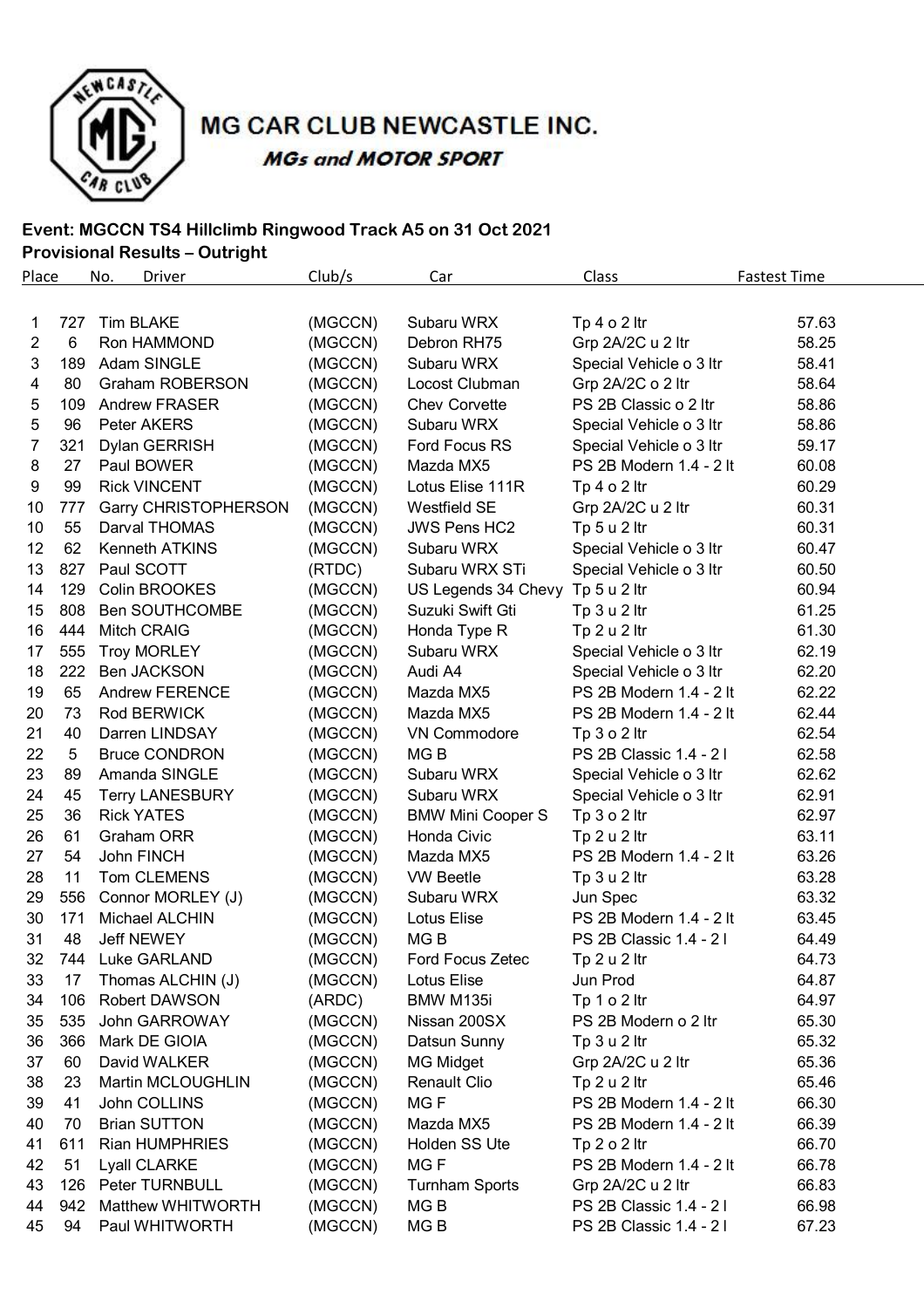

# MG CAR CLUB NEWCASTLE INC. **MGs and MOTOR SPORT**

## **Event: MGCCN TS4 Hillclimb Ringwood Track A5 on 31 Oct 2021**

**Provisional Results – Outright**

| Place |     | No.            | <b>Driver</b>           | Club/s  | Car             | Class                   | <b>Fastest Time</b> |
|-------|-----|----------------|-------------------------|---------|-----------------|-------------------------|---------------------|
|       |     |                |                         |         |                 |                         |                     |
| 46    |     | 282 Bruce BALL |                         | (MGCCN) | <b>BMW 330i</b> | Tp 1 o 2 ltr            | 67.85               |
| 47    |     |                | 305 Robert ILES (J)     | (MGCCN) | Mazda MX5       | Jun Prod                | 68.13               |
| 48    | 161 |                | <b>Terry PERKINS</b>    | (MGCCN) | Mazda MX5       | PS 2B Modern 1.4 - 2 lt | 69.57               |
| 49    |     | 262 Peter BALL |                         | (MGCCN) | <b>BMW 330i</b> | Tp $1 o 2$ ltr          | 69.75               |
| 50    | 991 |                | <b>Brendan JEFFRIES</b> | (MGCCN) | Mazda 2         | Tp 1 u 2 ltr            | 71.03               |
| 51    | 91  |                | Peter JEFFRIES          | (MGCCN) | Mazda 2         | Tp 1 u 2 ltr            | 72.14               |
| 52    | 224 |                | <b>Barry MAGENNIS</b>   | (WAC)   | Subaru Liberty  | Special Vehicle u 3 ltr | 73.29               |
| 53    | 72  |                | Michael TAYLOR          | (MGCCN) | Morris Minor    | Tp 4 u 2 ltr            | 74.15               |
| 54    | 39  |                | Lindsay CLOUT           | (MGCCN) | Mini Cooper S   | Tp $1 o 2$ ltr          | 77.50               |
| 55    | 4   |                | Rosalie COGGER-COLLINS  | (MGCCN) | Toyota Echo     | Tp 1 u 2 ltr            | 88.44               |



**Ringwood Park** 

 $2nd$ 

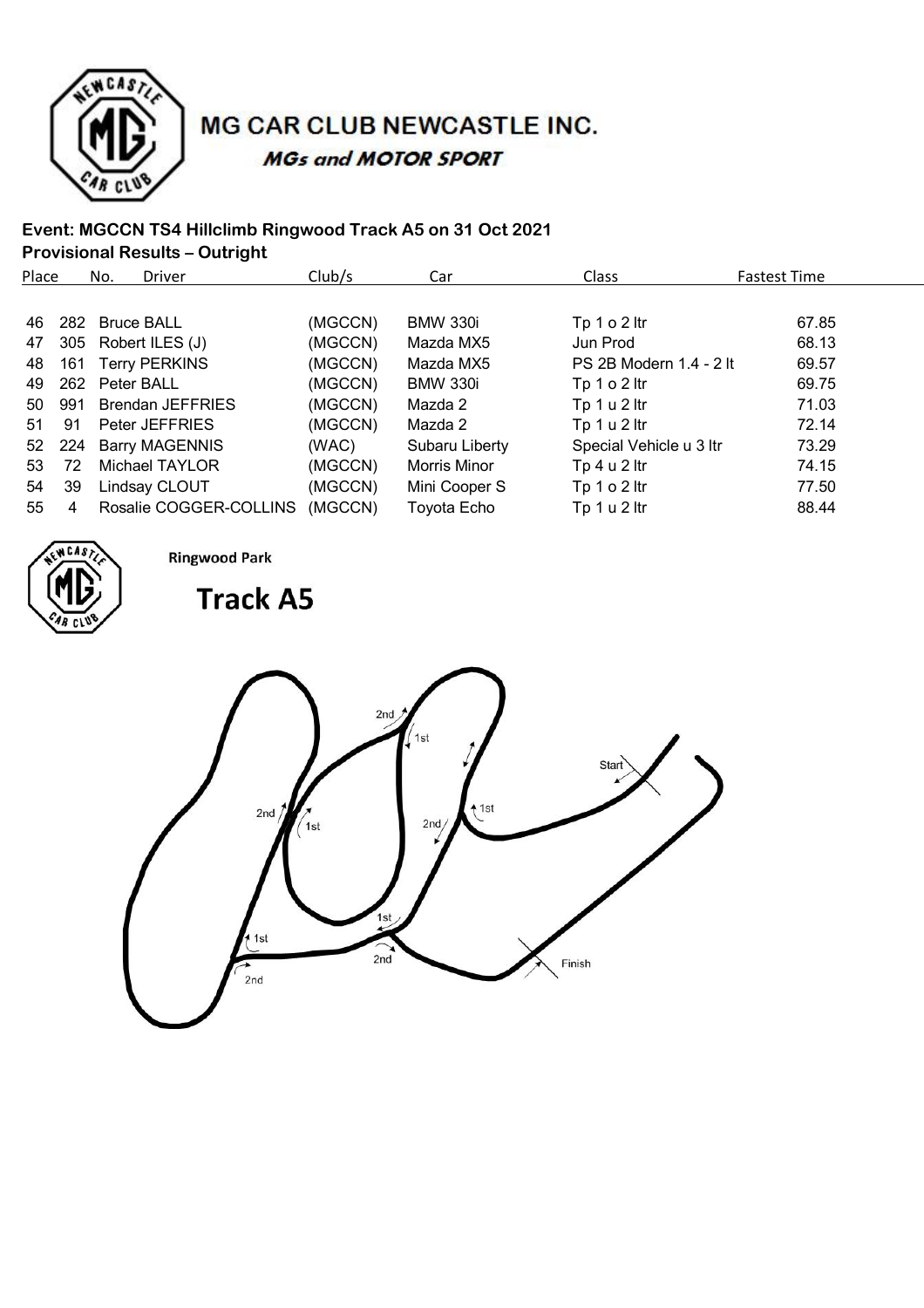| CarNo         | Competitor (Club)                |                    |                                                           |                           | Vehicle                                                       | Fastest<br>Time |    | $Cl$ $O/R$ |
|---------------|----------------------------------|--------------------|-----------------------------------------------------------|---------------------------|---------------------------------------------------------------|-----------------|----|------------|
|               | Class: Type 1 Under 2 Itr        |                    |                                                           |                           |                                                               |                 |    |            |
|               |                                  |                    |                                                           |                           | Record: 66.57 Holder: Simon MACPHERSON Toyota Celica May 2018 |                 |    |            |
|               | 991 Brendan JEFFRIES             |                    |                                                           | (MGCCN)                   | Mazda 2 1.6 ltr                                               | 71.03           |    | 1 50       |
| 4.77          | 4.83                             | 4.86               | 4.55                                                      | 4.65                      |                                                               |                 |    |            |
|               |                                  |                    | 51.16 48.81 48.28 48.55 0.00                              |                           |                                                               |                 |    |            |
|               |                                  |                    | 75.05 72.37 71.03 71.78 71.23                             |                           |                                                               |                 |    |            |
|               |                                  |                    | Theoretically 4.55 + 43.42 + 22.75 = 70.72                |                           |                                                               |                 |    |            |
|               |                                  |                    |                                                           | 91 Peter JEFFRIES (MGCCN) | Mazda 2 1.5 ltr                                               | 72.14           |    | 2 51       |
| 4.62          | 5.00                             |                    | 5.23 4.97 4.71                                            |                           |                                                               |                 |    |            |
|               |                                  |                    | 49.46 51.92 69.88 0.00 0.00                               |                           |                                                               |                 |    |            |
| 74.21         |                                  | 75.55 777.77 76.08 |                                                           | 72.14                     |                                                               |                 |    |            |
|               |                                  |                    | Theoretically $4.62 + 44.84 + 23.63 = 73.09$              |                           |                                                               |                 |    |            |
|               |                                  |                    |                                                           |                           |                                                               |                 |    |            |
|               | 4 Rosalie COGGER-COLLINS         |                    |                                                           |                           | (MGCCN) Toyota Echo 1.3 ltr                                   | 88.44           |    | 3, 55      |
| 5.16          | 5.01                             | 4.96 5.17          |                                                           |                           |                                                               |                 |    |            |
| 59.97         |                                  | 59.73 59.05 58.83  |                                                           |                           |                                                               |                 |    |            |
|               | 90.66 90.01 89.75                |                    | 88.44                                                     |                           |                                                               |                 |    |            |
|               |                                  |                    | Theoretically $4.96 + 53.66 + 29.61 = 88.23$              |                           |                                                               |                 |    |            |
|               |                                  |                    |                                                           |                           |                                                               |                 |    |            |
|               | Class: Type 1 Over 2 Itr         |                    |                                                           |                           |                                                               |                 |    |            |
|               |                                  |                    |                                                           |                           | Record: 64.46 Holder: Jeff SCHMITT BMW 330ci May 2017         |                 |    |            |
|               | 106 Robert DAWSON                |                    | (ARDC)                                                    |                           | BMW M135i 3.0 ltr turbo                                       | 64.97           |    | 1 34       |
| 4.13          |                                  |                    | 3.99 3.94 3.93                                            | 3.97                      |                                                               |                 |    |            |
| 66.50         |                                  |                    | 45.00  44.36  44.03  43.84  0.00                          |                           |                                                               |                 |    |            |
|               |                                  | 65.45 64.98        | 65.07 64.97<br>Theoretically 3.93 + 39.91 + 20.95 = 64.79 |                           |                                                               |                 |    |            |
|               |                                  |                    |                                                           |                           |                                                               |                 |    |            |
|               |                                  |                    | 282 Bruce BALL (MGCCN)                                    |                           | BMW 330i 3.0 ltr                                              | 67.85           |    | 2 46       |
| 4.70          |                                  | 4.55 4.56          | 4.50                                                      | 4.68                      |                                                               |                 |    |            |
|               |                                  |                    | 46.86 47.57 47.53 46.31 0.00                              |                           |                                                               |                 |    |            |
| 68.94         | 69.11                            | 69.71              | 68.19                                                     | 67.85                     |                                                               |                 |    |            |
|               |                                  |                    | Theoretically $4.50 + 41.81 + 21.54 = 67.85$              |                           |                                                               |                 |    |            |
|               |                                  |                    |                                                           |                           |                                                               |                 |    |            |
|               | 262 Peter BALL                   |                    | (MGCCN)                                                   |                           | BMW 330i 3.0 ltr                                              | 69.75           |    | 3 49       |
| 4.71          | 4.57                             | 4.61               | 4.88                                                      | 4.65                      |                                                               |                 |    |            |
| 49.47         | 47.43                            | 47.33              | 48.35                                                     | 0.00                      |                                                               |                 |    |            |
| 72.38         | 69.75                            | 69.77              | 71.52                                                     | 69.89                     |                                                               |                 |    |            |
|               |                                  |                    | Theoretically $4.57 + 42.72 + 22.32 = 69.61$              |                           |                                                               |                 |    |            |
|               | 39 Lindsay CLOUT                 |                    | (MGCCN)                                                   |                           | Mini Cooper S 1.6 Itr turbo                                   | 77.50           |    | 4 54       |
| 5.64          | 5.55                             | 5.20               | 5.23                                                      | 4.74                      |                                                               |                 |    |            |
|               | 58.14 53.55                      | 68.87              | 53.76                                                     | 0.00                      |                                                               |                 |    |            |
| 777.77        | 79.18                            | 777.77             | 80.04                                                     | 77.50                     |                                                               |                 |    |            |
|               |                                  |                    | Theoretically $4.74 + 48.00 + 25.63 = 78.37$              |                           |                                                               |                 |    |            |
|               | <b>Class: Type 2 Under 2 Itr</b> |                    |                                                           |                           |                                                               |                 |    |            |
| Record: 61.18 |                                  |                    |                                                           |                           | Holder: Graham ORR Honda CRX Nov 2020                         |                 |    |            |
|               | 444 Mitch CRAIG                  |                    | (MGCCN)                                                   |                           | Honda Type R 2.0 ltr                                          | 61.30           | 1. | 16         |
| 4.50          | 4.31                             | 4.27               | 4.27 4.24                                                 |                           |                                                               |                 |    |            |

Page 3 Event: MGCCN TS4 Hillclimb Ringwood Track A5 on 31 Oct 2021

43.77 43.02 42.09 41.95 0.00 64.28 62.88 61.92 61.84 61.30 Theoretically 4.24 + 37.68 + 19.83 = 61.75 --------------------------------------------------

MG Car Club Newcastle Incorporated - ABN 96 210 450 708 – NSW Incorporated Association Number Y0354245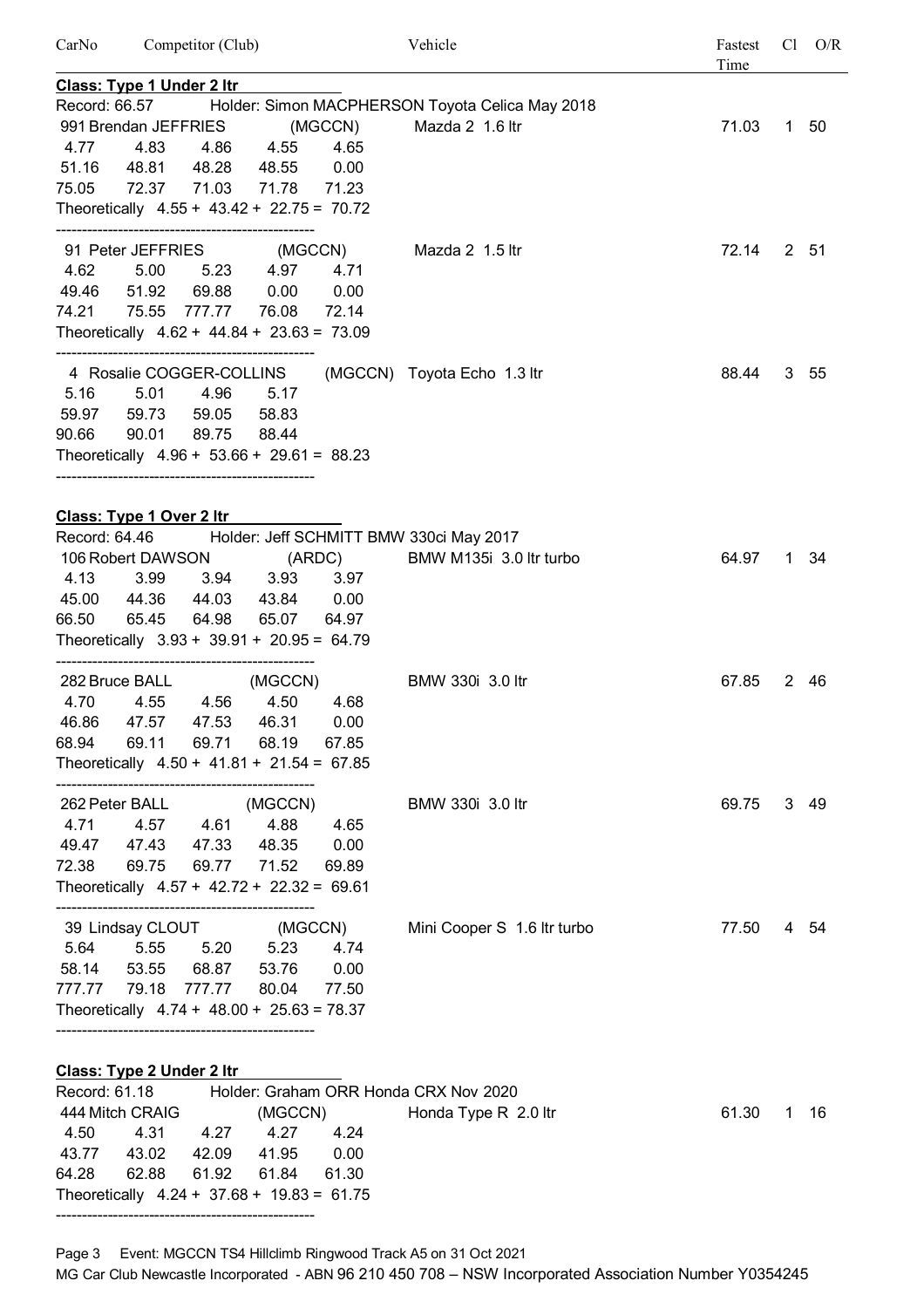| CarNo<br>Competitor (Club)                                                                                                                                                                                                                              |                                  | Vehicle                                                                     | Fastest<br>Time |    | $Cl$ $O/R$ |
|---------------------------------------------------------------------------------------------------------------------------------------------------------------------------------------------------------------------------------------------------------|----------------------------------|-----------------------------------------------------------------------------|-----------------|----|------------|
| 61 Graham ORR<br>(MGCCN)<br>4.44<br>4.55<br>4.56<br>4.47<br>44.08<br>42.99<br>42.82<br>42.76<br>65.36<br>63.44 68.20P 63.11<br>Theoretically $4.44 + 38.26 + 20.35 = 63.05$                                                                             |                                  | Honda Civic 1.5 ltr                                                         | 63.11           |    | 2 26       |
| 744 Luke GARLAND<br>4.42 4.40<br>4.45<br>4.39<br>45.14 44.68<br>44.66 43.73<br>66.81<br>66.34<br>65.66<br>64.73<br>Theoretically $4.39 + 39.33 + 21.00 = 64.72$                                                                                         | (MGCCN)<br>4.49<br>0.00<br>65.06 | Ford Focus Zetec 2.0 Itr                                                    | 64.73           |    | 3 32       |
| 23 Martin MCLOUGHLIN<br>4.37<br>4.27 4.60<br>4.42<br>44.61<br>44.65<br>43.92<br>44.35<br>65.46<br>66.09 65.76<br>65.77<br>Theoretically $4.27 + 39.65 + 21.11 = 65.03$                                                                                  | (MGCCN)                          | Renault Clio 2.0 ltr                                                        | 65.46           |    | 4 38       |
| <b>Class: Type 2 Over 2 ltr</b><br>Record: 61.81<br>611 Rian HUMPHRIES<br>4.78 4.50<br>4.69 4.49 4.34<br>0.00<br>62.39<br>47.53<br>46.95<br>777.77 70.14<br>68.41<br>68.14<br>Theoretically $4.34 + 42.26 + 21.46 = 68.06$                              | (MGCCN)<br>0.00<br>66.70         | Holder: Steve WOODS Renault Megane RS275R May 2018<br>Holden SS Ute 5.7 ltr | 66.70           | 1. | - 41       |
| Class: Type 3 Under 2 Itr<br>Record: 59.81 Holder: Nathan ABBOTT VW Beetle May 2017<br>808 Ben SOUTHCOMBE<br>4.42  4.41  4.24  4.25  4.31<br>41.60 41.61 41.78 41.94 0.00<br>61.58<br>61.66 61.64 62.03<br>Theoretically $4.24 + 37.18 + 19.86 = 61.28$ | (MGCCN)<br>61.25                 | Suzuki Swift Gti 1.8 ltr                                                    | 61.25           | 1  | - 15       |
| 11 Tom CLEMENS (MGCCN)<br>4.70 3.89 4.03 3.99<br>43.67 42.75 42.63 42.39 0.00<br>64.91  63.97  63.28  63.41  64.12<br>Theoretically $3.89 + 38.40 + 20.65 = 62.94$                                                                                      | 4.32                             | VW Beetle 2.0 ltr                                                           | 63.28           |    | 2 28       |
| 366 Mark DE GIOIA (MGCCN) Datsun Sunny 1.5 ltr<br>4.43<br>43.94<br>65.32<br>Theoretically $4.43 + 39.51 + 21.38 = 65.32$                                                                                                                                |                                  |                                                                             | 65.32           |    | 3 36       |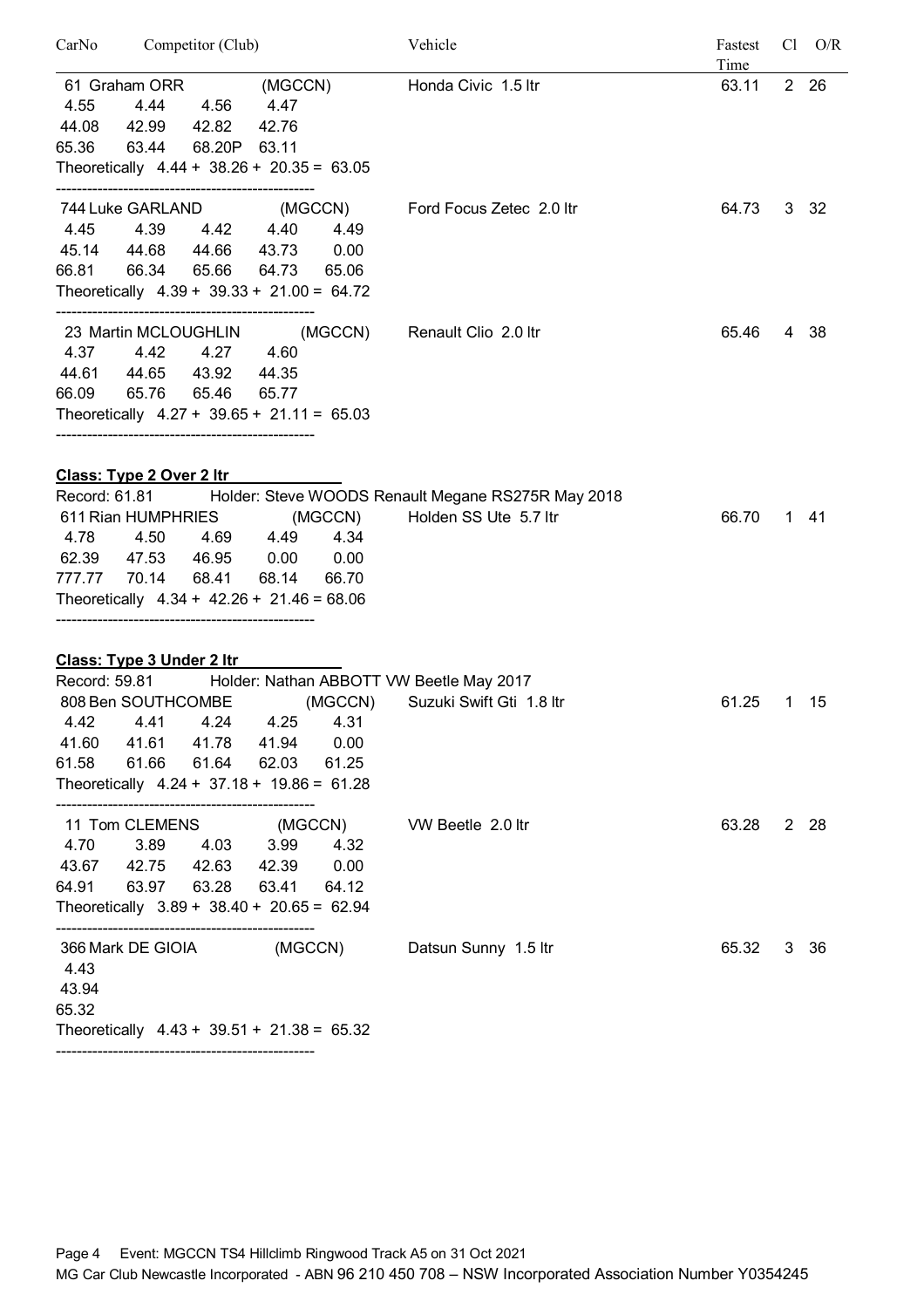| CarNo         | Competitor (Club)<br><b>Class: Type 3 Over 2 Itr</b> |       |                    |       | Vehicle                                       | Fastest<br>Cl<br>Time |   | O/R          |
|---------------|------------------------------------------------------|-------|--------------------|-------|-----------------------------------------------|-----------------------|---|--------------|
|               |                                                      |       |                    |       |                                               |                       |   |              |
| Record: 62.30 |                                                      |       |                    |       | Holder: Mark GRANGER Ford Falcon XR6 Nov 2020 |                       |   |              |
|               | 40 Darren LINDSAY                                    |       | (MGCCN)            |       | VN Commodore 3.8 ltr                          | 62.54                 |   | $1 \quad 21$ |
| 4.03          | 3.97                                                 | 4.00  | 4.05               |       |                                               |                       |   |              |
| 43.55         | 42.51                                                | 42.29 | 0.00               |       |                                               |                       |   |              |
| 64.14         | 62.81                                                | 62.54 | 999.99             |       |                                               |                       |   |              |
|               | Theoretically 3.97 + 38.29 + 20.25 = 62.51           |       |                    |       |                                               |                       |   |              |
|               | 36 Rick YATES                                        |       | (MGCCN)            |       | BMW Mini Cooper S 1.6 Itr turbo               | 62.97                 |   | 2 25         |
| 4.73          | 4.64 4.54                                            |       | 4.56               | 4.56  |                                               |                       |   |              |
| 44.43         | 43.33                                                | 42.83 | 0.00               | 0.00  |                                               |                       |   |              |
| 65.09         | 64.11                                                |       | 62.97 71.11P 64.36 |       |                                               |                       |   |              |
|               | Theoretically $4.54 + 38.29 + 20.14 = 62.97$         |       |                    |       |                                               |                       |   |              |
|               |                                                      |       |                    |       |                                               |                       |   |              |
|               | <b>Class: Type 4 Under 2 Itr</b>                     |       |                    |       |                                               |                       |   |              |
| Record: 65.40 |                                                      |       |                    |       | Holder: Ryan BATES Nissan Pulsar May 2018     |                       |   |              |
|               | 72 Michael TAYLOR                                    |       | (MGCCN)            |       | Morris Minor 1.0 ltr                          | 74.15                 |   | 1 53         |
| 5.64          | 5.16                                                 | 5.43  | 5.51               |       |                                               |                       |   |              |
| 54.17         | 51.12                                                | 50.07 | 0.00               |       |                                               |                       |   |              |
| 78.81         | 75.26                                                | 74.15 | 74.97              |       |                                               |                       |   |              |
|               | Theoretically $5.16 + 44.64 + 24.08 = 73.88$         |       |                    |       |                                               |                       |   |              |
|               |                                                      |       |                    |       |                                               |                       |   |              |
|               | Class: Type 4 Over 2 Itr                             |       |                    |       |                                               |                       |   |              |
|               | New Record: 57.63 Holder: Tim BLAKE Subaru WRX       |       |                    |       |                                               |                       |   |              |
|               | Old Record: 58.90                                    |       |                    |       | Holder: Mitch CRAIG Gemini Coupe May 2017     |                       |   |              |
|               | 727 Tim BLAKE                                        |       | (MGCCN)            |       | Subaru WRX 2.5 ltr turbo                      | 57.63                 | 1 | -1           |
| 3.87          | 3.60                                                 | 3.61  | 3.58               |       |                                               |                       |   |              |
| 39.26         | 38.92                                                | 38.58 | 39.19              |       |                                               |                       |   |              |
| 57.81         | 57.63                                                | 57.76 | 57.78              |       |                                               |                       |   |              |
|               | Theoretically $3.58 + 34.97 + 18.55 = 57.10$         |       |                    |       |                                               |                       |   |              |
|               | 99 Rick VINCENT (MGCCN)                              |       |                    |       | Lotus Elise 111R 1.8 Itr s/c                  | 60.29                 | 2 | 9            |
| 4.02          | 4.00                                                 |       | 4.02 3.97          | 4.09  |                                               |                       |   |              |
|               | 41.80 40.90                                          | 40.80 | 0.00               | 0.00  |                                               |                       |   |              |
|               | 61.53 60.29                                          | 60.57 | 60.99              | 60.79 |                                               |                       |   |              |
|               | Theoretically $3.97 + 36.78 + 19.39 = 60.14$         |       |                    |       |                                               |                       |   |              |
|               |                                                      |       |                    |       |                                               |                       |   |              |
|               | <b>Class: Type 5 Under 2 Itr</b>                     |       |                    |       |                                               |                       |   |              |
|               | Record: 55.33                                        |       |                    |       | Holder: Frank MANGANO Jedi Mk4 May 2018       |                       |   |              |
|               | 55 Darval THOMAS                                     |       | (MGCCN)            |       | JWS Pens HC2 1.8 ltr                          | 60.31                 |   | $1 \t10$     |
| 3.81          | 3.75                                                 | 3.68  | 3.69               |       |                                               |                       |   |              |
|               | 41.53  42.39  41.01                                  |       | 0.00               |       |                                               |                       |   |              |
| 61.31         | 62.10                                                | 60.31 | 61.84              |       |                                               |                       |   |              |
|               | Theoretically $3.68 + 37.33 + 19.30 = 60.31$         |       |                    |       |                                               |                       |   |              |
|               | 129 Colin BROOKES (MGCCN)                            |       |                    |       | US Legends 34 Chevy 1.3 ltr m/c               | 60.94                 |   | $2 \t14$     |
| 4.05          | 3.91                                                 |       | 4.17 3.89          | 3.89  |                                               |                       |   |              |
|               | 42.97 58.30                                          | 43.20 | 0.00               | 0.00  |                                               |                       |   |              |
|               | 62.55 777.77 63.42                                   |       | 61.59              | 60.94 |                                               |                       |   |              |
|               | Theoretically $3.89 + 38.92 + 19.58 = 62.39$         |       |                    |       |                                               |                       |   |              |
|               |                                                      |       |                    |       |                                               |                       |   |              |

Page 5 Event: MGCCN TS4 Hillclimb Ringwood Track A5 on 31 Oct 2021 MG Car Club Newcastle Incorporated - ABN 96 210 450 708 – NSW Incorporated Association Number Y0354245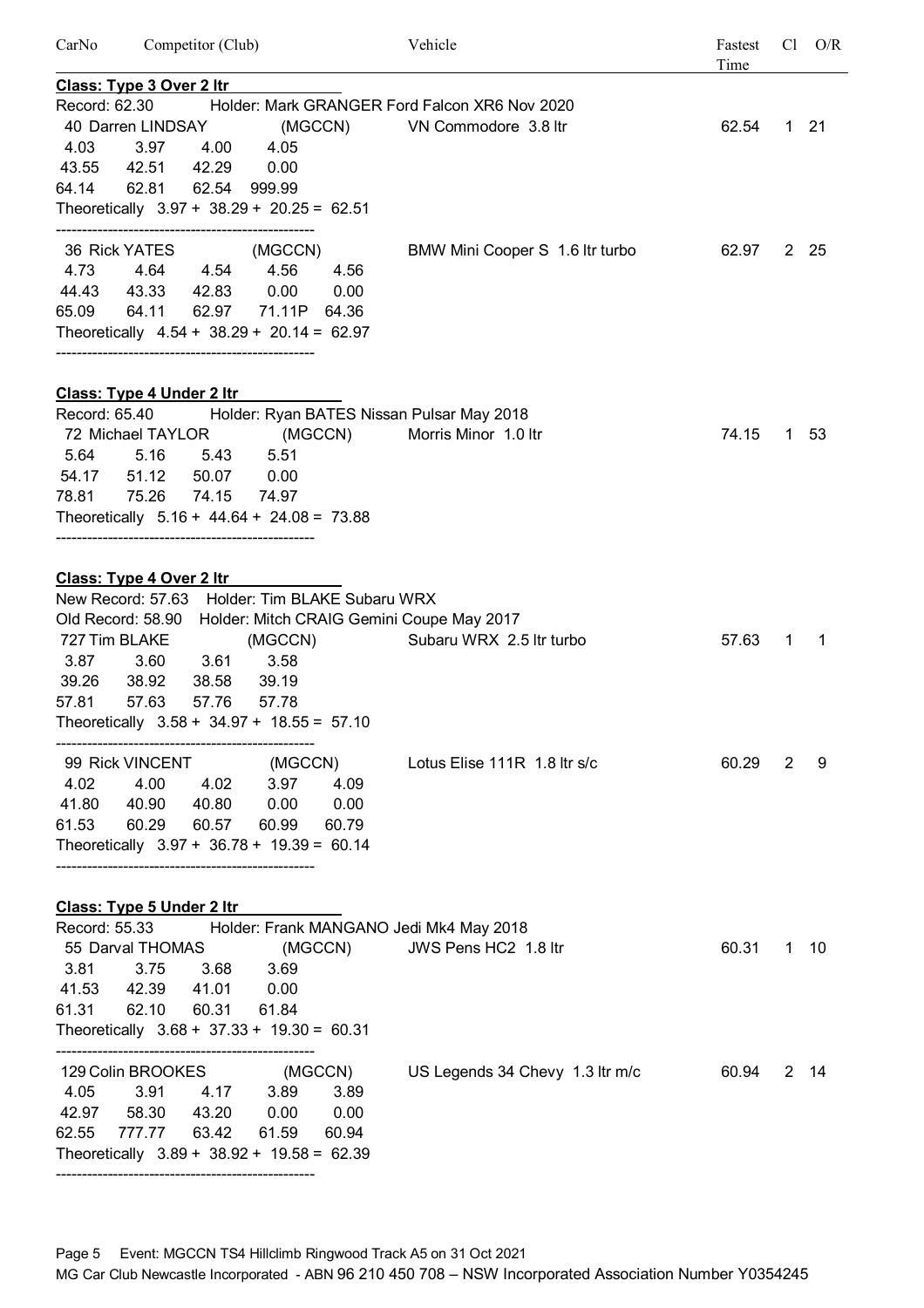| CarNo         | Competitor (Club)                                                                                                                                                                                                                                       |                                                            | Vehicle                                           | Fastest<br>Time | Cl           |              |
|---------------|---------------------------------------------------------------------------------------------------------------------------------------------------------------------------------------------------------------------------------------------------------|------------------------------------------------------------|---------------------------------------------------|-----------------|--------------|--------------|
|               | Class: Sports Grp 2A/2C Under 2 Itr                                                                                                                                                                                                                     |                                                            |                                                   |                 |              |              |
| Record: 56.10 |                                                                                                                                                                                                                                                         |                                                            | Holder: Raymond BROMLEY Locost 7 replica Nov 2019 |                 |              |              |
|               | 6 Ron HAMMOND                                                                                                                                                                                                                                           | (MGCCN)                                                    | Debron RH75 1.6 ltr                               | 58.25           | $\mathbf{1}$ | 2            |
| 4.06          | 4.11<br>3.76                                                                                                                                                                                                                                            | 3.91<br>3.89                                               |                                                   |                 |              |              |
| 49.45         | 42.26<br>39.56                                                                                                                                                                                                                                          | 39.96<br>0.00                                              |                                                   |                 |              |              |
| 777.77        | 60.92<br>58.56                                                                                                                                                                                                                                          | 58.74<br>58.25                                             |                                                   |                 |              |              |
|               | Theoretically $3.76 + 35.80 + 18.66 = 58.22$                                                                                                                                                                                                            |                                                            |                                                   |                 |              |              |
|               | 777 Garry CHRISTOPHERSON                                                                                                                                                                                                                                |                                                            | (MGCCN) Westfield SE 2.0 ltr                      | 60.31           |              | $2 \t10$     |
| 3.97          | 4.14<br>4.09                                                                                                                                                                                                                                            |                                                            |                                                   |                 |              |              |
|               | 40.97 41.32<br>41.12                                                                                                                                                                                                                                    |                                                            |                                                   |                 |              |              |
| 60.56         | 60.31<br>60.47                                                                                                                                                                                                                                          |                                                            |                                                   |                 |              |              |
|               |                                                                                                                                                                                                                                                         | Theoretically $3.97 + 37.00 + 19.15 = 60.12$               |                                                   |                 |              |              |
|               | 60 David WALKER                                                                                                                                                                                                                                         | (MGCCN)                                                    | MG Midget 1.8 ltr                                 | 65.36           |              | 3 37         |
| 4.65          | 4.85 5.05<br>5.23                                                                                                                                                                                                                                       | 4.94                                                       |                                                   |                 |              |              |
|               | 45.01 45.00                                                                                                                                                                                                                                             | 44.19 45.19 0.00                                           |                                                   |                 |              |              |
| 66.47         | 66.78<br>65.36                                                                                                                                                                                                                                          | 67.19<br>67.67                                             |                                                   |                 |              |              |
|               | Theoretically $4.65 + 39.34 + 21.17 = 65.16$                                                                                                                                                                                                            |                                                            |                                                   |                 |              |              |
|               |                                                                                                                                                                                                                                                         | 126 Peter TURNBULL (MGCCN)                                 | Turnham Sports 1.6 ltr                            | 66.83           |              | 4 43         |
|               | 4.30  4.21  4.00  4.23                                                                                                                                                                                                                                  | 6.16                                                       |                                                   |                 |              |              |
|               | 45.73 45.58<br>59.09                                                                                                                                                                                                                                    | 0.00<br>45.50                                              |                                                   |                 |              |              |
| 68.08         | 66.83 777.77 67.93                                                                                                                                                                                                                                      | 67.07                                                      |                                                   |                 |              |              |
|               | Theoretically $4.21 + 41.27 + 21.25 = 66.73$                                                                                                                                                                                                            |                                                            |                                                   |                 |              |              |
|               |                                                                                                                                                                                                                                                         |                                                            |                                                   |                 |              |              |
|               | Class: Sports Grp 2A/2C Over 2 ltr                                                                                                                                                                                                                      |                                                            |                                                   |                 |              |              |
|               |                                                                                                                                                                                                                                                         | New Record: 58.64 Holder: Graham ROBERSON Locost Clubman   |                                                   |                 |              |              |
|               |                                                                                                                                                                                                                                                         | Old Record: 60.71 Holder: Keith HAMMOND Mazda MX5 Feb 2016 |                                                   |                 |              |              |
|               | 80 Graham ROBERSON                                                                                                                                                                                                                                      | (MGCCN)                                                    | Locost Clubman 1.9 Itr turbo                      | 58.64           | 1            | 4            |
|               |                                                                                                                                                                                                                                                         | 4.70  4.47  4.33  4.41  4.43                               |                                                   |                 |              |              |
|               | 46.62 47.54 40.23 39.78 0.00                                                                                                                                                                                                                            |                                                            |                                                   |                 |              |              |
| 66.86         |                                                                                                                                                                                                                                                         | 67.12 59.26 58.64 58.68                                    |                                                   |                 |              |              |
|               | Theoretically $4.33 + 35.37 + 18.86 = 58.56$                                                                                                                                                                                                            |                                                            |                                                   |                 |              |              |
|               |                                                                                                                                                                                                                                                         |                                                            |                                                   |                 |              |              |
|               | Class: Prod Sports 2B Classic 1.4 - 2 ltr                                                                                                                                                                                                               |                                                            |                                                   |                 |              |              |
|               |                                                                                                                                                                                                                                                         | New Record: 62.58 Holder: Bruce CONDRON MG B               |                                                   |                 |              |              |
|               |                                                                                                                                                                                                                                                         | Old Record: 64.53 Holder: Jeff NEWEY MG B Feb 2016         |                                                   |                 |              |              |
|               |                                                                                                                                                                                                                                                         |                                                            |                                                   |                 |              |              |
|               |                                                                                                                                                                                                                                                         |                                                            |                                                   |                 |              |              |
|               |                                                                                                                                                                                                                                                         |                                                            |                                                   |                 |              |              |
|               |                                                                                                                                                                                                                                                         |                                                            |                                                   |                 |              |              |
|               |                                                                                                                                                                                                                                                         |                                                            |                                                   |                 |              |              |
|               | 48 Jeff NEWEY (MGCCN)                                                                                                                                                                                                                                   |                                                            | MG B 2.0 ltr                                      | 64.49           |              | 2 31         |
|               | 4.44 4.39 4.47 4.54 4.49                                                                                                                                                                                                                                |                                                            |                                                   |                 |              |              |
|               | 45.44 43.97 44.03 43.80 0.00                                                                                                                                                                                                                            |                                                            |                                                   |                 |              |              |
|               |                                                                                                                                                                                                                                                         |                                                            |                                                   |                 |              |              |
|               |                                                                                                                                                                                                                                                         |                                                            |                                                   |                 |              |              |
|               | 5 Bruce CONDRON (MGCCN)<br>4.49  4.74  4.44  4.42  4.47<br>42.77 42.71 42.52 42.94 0.00<br>62.93 62.58 62.62 63.69 63.27<br>Theoretically 4.42 + 37.97 + 19.87 = 62.26<br>66.52 64.97 64.75 64.49 65.28<br>Theoretically $4.39 + 39.26 + 20.69 = 64.34$ |                                                            | $MG B 1.8$ ltr                                    | 62.58           |              | $1 \quad 22$ |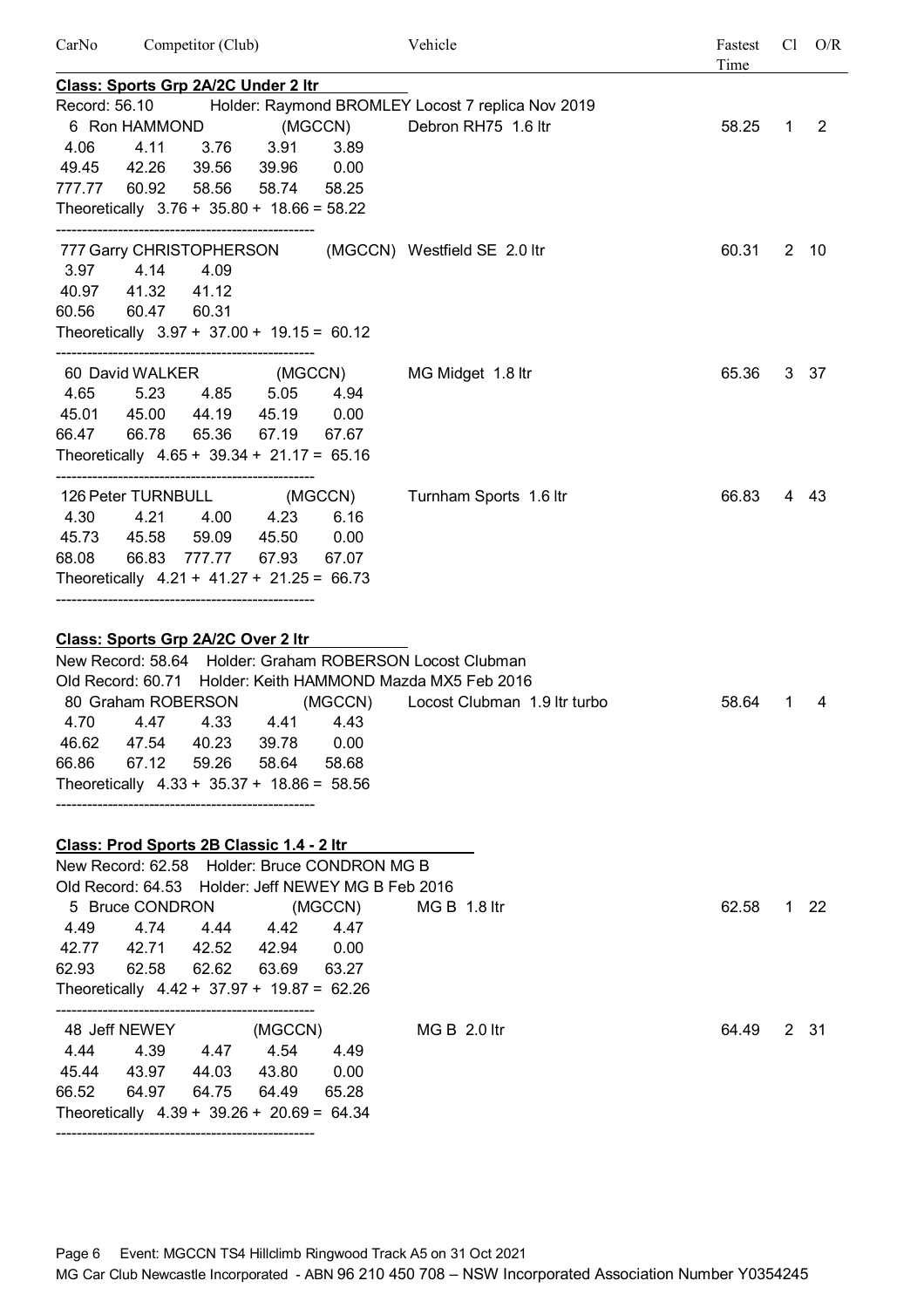| CarNo         | Competitor (Club)                                                             |                                                                              | Vehicle                                                        | Fastest<br>Time | $Cl$ $O/R$ |
|---------------|-------------------------------------------------------------------------------|------------------------------------------------------------------------------|----------------------------------------------------------------|-----------------|------------|
| 4.75<br>48.85 | 4.72<br>46.69  45.71  45.65<br>71.29 68.55<br>67.21                           | 942 Matthew WHITWORTH (MGCCN)<br>4.73<br>4.73 4.87<br>0.00<br>67.15<br>66.98 | $MG B 1.9$ ltr                                                 | 66.98           | 3 44       |
|               | Theoretically $4.72 + 40.78 + 21.50 = 67.00$                                  |                                                                              |                                                                |                 |            |
|               |                                                                               | 94 Paul WHITWORTH (MGCCN) MG B 1.9 ltr                                       |                                                                | 67.23           | 4 45       |
| 4.53          | 4.59                                                                          | 4.62 4.53<br>4.71                                                            |                                                                |                 |            |
|               | 47.13  45.79  45.61  45.68  0.00                                              |                                                                              |                                                                |                 |            |
|               | 69.36 67.79 67.23 67.40 67.32<br>Theoretically $4.53 + 40.99 + 21.62 = 67.14$ |                                                                              |                                                                |                 |            |
|               | Class: Prod Sports 2B Classic Over 2 Itr                                      |                                                                              |                                                                |                 |            |
|               |                                                                               | New Record: 58.86 Holder: Andrew FRASER Chev Corvette                        |                                                                |                 |            |
|               |                                                                               |                                                                              | Old Record: 61.38 Holder: Andrew FRASER Chev Corvette Nov 2020 |                 |            |
|               |                                                                               |                                                                              | 109 Andrew FRASER (MGCCN) Chev Corvette 6.4 Itr                | 58.86<br>1.     | 5          |
| 3.64          | 3.60<br>$3.59$ $3.59$                                                         | 3.64                                                                         |                                                                |                 |            |
|               | 40.83 44.42 40.95 40.61 0.00                                                  |                                                                              |                                                                |                 |            |
|               | 60.44 63.56 59.95 59.36                                                       | 58.86                                                                        |                                                                |                 |            |
|               | Theoretically $3.59 + 37.02 + 18.75 = 59.36$                                  |                                                                              |                                                                |                 |            |
|               | Class: Prod Sports Modern 1.4 - 2 ltr                                         |                                                                              |                                                                |                 |            |
|               |                                                                               | New Record: 60.08 Holder: Paul BOWER Mazda MX5                               |                                                                |                 |            |
|               |                                                                               | Old Record: 60.38 Holder: Paul BOWER Mazda MX5 Nov 2019                      |                                                                |                 |            |
|               | 27 Paul BOWER                                                                 | (MGCCN)                                                                      | Mazda MX5 2.0 ltr                                              | 60.08<br>1      | 8          |
| 4.40          | 4.21<br>4.94 4.14                                                             | 4.17                                                                         |                                                                |                 |            |
|               | 42.58 41.13 42.49 41.67 0.00                                                  |                                                                              |                                                                |                 |            |
|               | 62.28 60.43<br>61.66 60.80<br>Theoretically $4.14 + 36.92 + 19.13 = 60.19$    | 60.08                                                                        |                                                                |                 |            |
|               |                                                                               |                                                                              |                                                                |                 |            |
|               | 65 Andrew FERENCE (MGCCN)                                                     |                                                                              | Mazda MX5 1.8 ltr                                              | 62.22           | 2 19       |
| 4.66          | 4.66                                                                          | 4.57<br>4.39 4.55                                                            |                                                                |                 |            |
|               | 43.86 42.98 42.24 42.63                                                       | 0.00                                                                         |                                                                |                 |            |
|               | 64.27 62.97 62.22 67.59P 62.37                                                |                                                                              |                                                                |                 |            |
|               | Theoretically $4.39 + 37.85 + 19.96 = 62.20$                                  |                                                                              |                                                                |                 |            |
|               | 73 Rod BERWICK (MGCCN)                                                        |                                                                              | Mazda MX5 2.0 ltr                                              | 62.44           | $3$ 20     |
|               | 4.70  4.50<br>4.51 4.36                                                       | 4.48                                                                         |                                                                |                 |            |
|               | 43.37 42.64 42.72 42.70 0.00                                                  |                                                                              |                                                                |                 |            |
|               | 63.73 62.52<br>62.44                                                          | 62.55<br>62.89                                                               |                                                                |                 |            |
|               | Theoretically $4.36 + 38.14 + 19.72 = 62.22$                                  |                                                                              |                                                                |                 |            |
|               | 54 John FINCH                                                                 | (MGCCN)                                                                      | Mazda MX5 2.0 ltr                                              | 63.26           | 4 27       |
|               | 4.47  4.59  4.50  4.53                                                        | 4.39                                                                         |                                                                |                 |            |
|               | 43.97 43.64 43.63 43.20                                                       | 0.00                                                                         |                                                                |                 |            |
|               | 64.93 64.21<br>64.74                                                          | 63.65<br>63.26                                                               |                                                                |                 |            |
|               | Theoretically $4.39 + 38.67 + 20.45 = 63.51$                                  |                                                                              |                                                                |                 |            |
|               | 171 Michael ALCHIN                                                            | (MGCCN)                                                                      | Lotus Elise 1.8 ltr                                            | 63.45           | 5 30       |
| 4.41          | 4.46<br>4.12 4.30                                                             | 4.16                                                                         |                                                                |                 |            |
|               | 44.89  44.71  43.37                                                           | 49.58<br>0.00                                                                |                                                                |                 |            |
| 65.81         | 65.14<br>63.45                                                                | 76.77<br>64.28                                                               |                                                                |                 |            |
|               | Theoretically $4.12 + 39.25 + 20.08 = 63.45$                                  |                                                                              |                                                                |                 |            |

Page 7 Event: MGCCN TS4 Hillclimb Ringwood Track A5 on 31 Oct 2021

--------------------------------------------------

MG Car Club Newcastle Incorporated - ABN 96 210 450 708 – NSW Incorporated Association Number Y0354245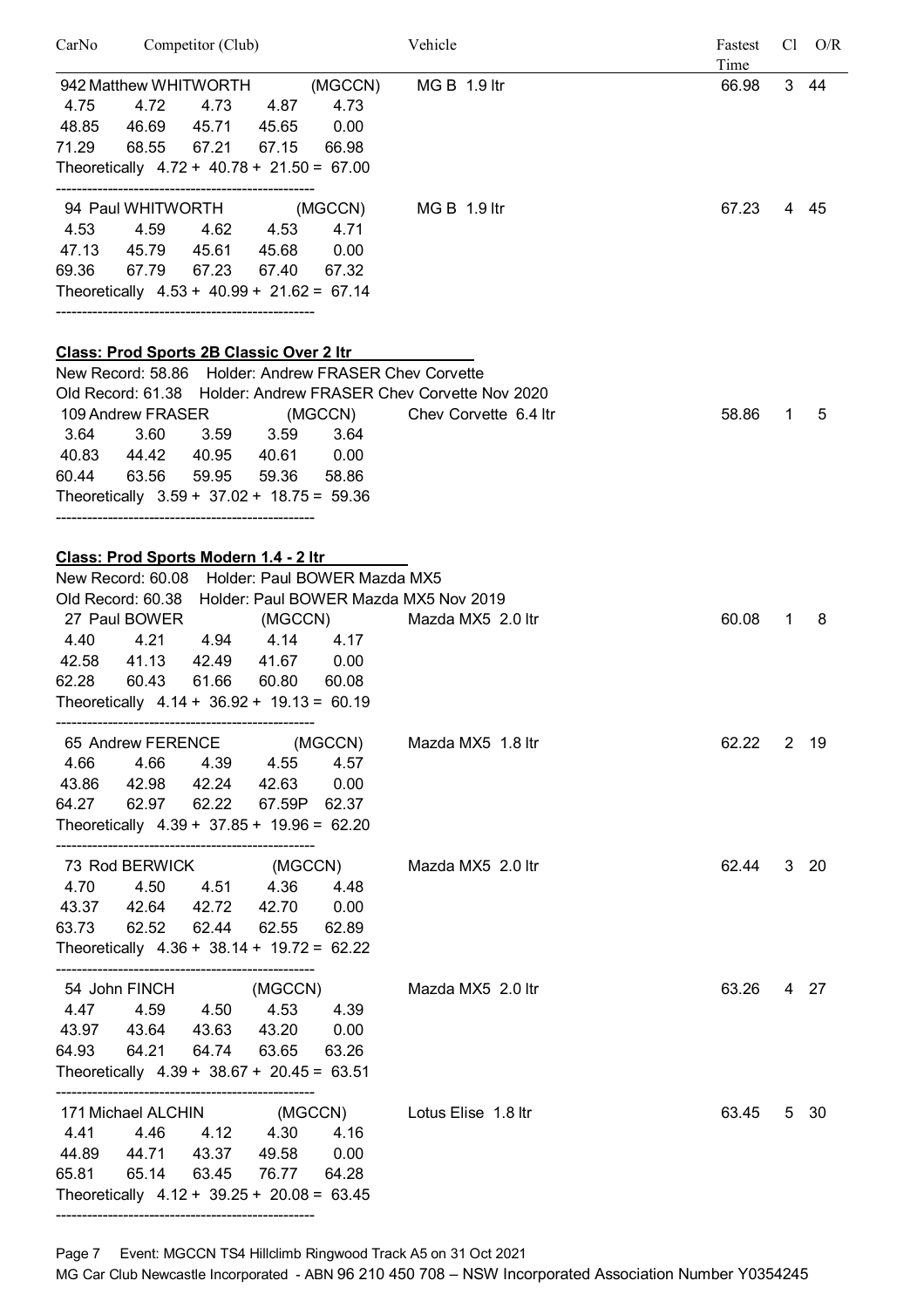| CarNo                                   | Competitor (Club)                                                                                                                                                |                                                            | Vehicle                                                                | Fastest<br>Time |   | $Cl$ $O/R$ |
|-----------------------------------------|------------------------------------------------------------------------------------------------------------------------------------------------------------------|------------------------------------------------------------|------------------------------------------------------------------------|-----------------|---|------------|
|                                         | 41 John COLLINS                                                                                                                                                  | (MGCCN)                                                    | <b>MGF 1.8 ltr</b>                                                     | 66.30           |   | 6 39       |
| 4.25                                    | 4.15<br>4.48                                                                                                                                                     | 4.11<br>4.14                                               |                                                                        |                 |   |            |
| 47.31                                   | 44.08<br>44.96                                                                                                                                                   | 45.03<br>0.00                                              |                                                                        |                 |   |            |
| 69.89                                   | 66.30<br>66.55                                                                                                                                                   | 66.95<br>67.62                                             |                                                                        |                 |   |            |
|                                         | Theoretically $4.11 + 39.93 + 21.59 = 65.63$                                                                                                                     |                                                            |                                                                        |                 |   |            |
|                                         | 70 Brian SUTTON                                                                                                                                                  | (MGCCN)                                                    | Mazda MX5 2.0 ltr                                                      | 66.39           |   | 7 40       |
| 4.42                                    | 4.30<br>4.50                                                                                                                                                     | 4.36<br>4.22                                               |                                                                        |                 |   |            |
|                                         | 45.20 42.36<br>46.31                                                                                                                                             | 45.19<br>0.00                                              |                                                                        |                 |   |            |
|                                         | 66.39 777.77<br>68.61                                                                                                                                            | 67.14<br>66.47                                             |                                                                        |                 |   |            |
|                                         | Theoretically $4.22 + 40.78 + 21.19 = 66.19$                                                                                                                     |                                                            |                                                                        |                 |   |            |
|                                         | 51 Lyall CLARKE                                                                                                                                                  | (MGCCN)                                                    | <b>MG F 1.8 ltr</b>                                                    | 66.78           |   | 8 42       |
| 4.16                                    | 4.11<br>4.15                                                                                                                                                     | 4.11<br>4.12                                               |                                                                        |                 |   |            |
| 44.83                                   | 44.45<br>45.32                                                                                                                                                   | 45.21<br>0.00                                              |                                                                        |                 |   |            |
| 67.16                                   | 66.78<br>68.07                                                                                                                                                   | 67.63<br>67.44                                             |                                                                        |                 |   |            |
|                                         | Theoretically $4.11 + 40.34 + 22.33 = 66.78$                                                                                                                     |                                                            |                                                                        |                 |   |            |
|                                         | 161 Terry PERKINS                                                                                                                                                | (MGCCN)                                                    | Mazda MX5 1.9 ltr                                                      | 69.57           |   | 9 48       |
| 4.47                                    | 4.39<br>4.42                                                                                                                                                     | 4.38<br>4.53                                               |                                                                        |                 |   |            |
|                                         | 47.98 47.18<br>47.65                                                                                                                                             | 47.02<br>0.00                                              |                                                                        |                 |   |            |
| 70.81                                   | 69.57<br>70.58                                                                                                                                                   | 69.77<br>70.04                                             |                                                                        |                 |   |            |
|                                         | Theoretically $4.38 + 42.64 + 22.39 = 69.41$                                                                                                                     |                                                            |                                                                        |                 |   |            |
| Record: 59.41<br>4.33<br>44.63<br>65.86 | Class: Prod Sports 2B Modern Over 2 Itr<br>535 John GARROWAY<br>4.11<br>4.22<br>44.48<br>43.55<br>65.33<br>65.30<br>Theoretically $4.11 + 39.33 + 20.85 = 64.29$ | (MGCCN)<br>4.33<br>4.20<br>45.02<br>0.00<br>66.52<br>65.91 | Holder: James PEARSON Mazda RX7 May 2017<br>Nissan 200SX 2.0 ltr turbo | 65.30           | 1 | 35         |
|                                         |                                                                                                                                                                  |                                                            |                                                                        |                 |   |            |
| Record: 61.05                           | <b>Class: Special Vehicle Under 3 Itr</b>                                                                                                                        |                                                            | Holder: Reece ATTWOOD Lotus Elise May 2018                             |                 |   |            |
|                                         | 224 Barry MAGENNIS                                                                                                                                               | (WAC)                                                      | Subaru Liberty 2.5 ltr                                                 | 73.29           |   | 1 52       |
| 4.72                                    | 4.72<br>5.09                                                                                                                                                     | 4.84                                                       |                                                                        |                 |   |            |
|                                         | 49.38 52.97 52.42 49.89                                                                                                                                          |                                                            |                                                                        |                 |   |            |
|                                         | 73.29 777.77 76.83                                                                                                                                               | 73.34                                                      |                                                                        |                 |   |            |
|                                         | Theoretically $4.72 + 44.66 + 23.45 = 72.83$                                                                                                                     |                                                            |                                                                        |                 |   |            |
|                                         | <b>Class: Special Vehicle Over 3 Itr</b>                                                                                                                         |                                                            |                                                                        |                 |   |            |
| Record: 57.75                           |                                                                                                                                                                  | Holder: Tim BLAKE Subaru WRX Nov 2019                      |                                                                        |                 |   |            |
|                                         | 189 Adam SINGLE                                                                                                                                                  | (MGCCN)                                                    | Subaru WRX 2.5 Itr turbo                                               | 58.41           | 1 | 3          |
| 3.78                                    | 3.67<br>3.90                                                                                                                                                     | 3.64<br>3.82                                               |                                                                        |                 |   |            |
|                                         | 40.42 39.41 39.92 39.86 0.00                                                                                                                                     |                                                            |                                                                        |                 |   |            |
| 59.50                                   | 58.41<br>58.89                                                                                                                                                   | 58.86<br>58.82                                             |                                                                        |                 |   |            |
|                                         | Theoretically $3.64 + 35.74 + 18.97 = 58.35$                                                                                                                     |                                                            |                                                                        |                 |   |            |
|                                         | 96 Peter AKERS                                                                                                                                                   | (MGCCN)                                                    | Subaru WRX 2.5 Itr turbo                                               | 58.86           | 2 | 5          |
| 3.75                                    | 3.74<br>3.79                                                                                                                                                     | 3.70<br>4.83                                               |                                                                        |                 |   |            |
|                                         | 40.19 40.22<br>39.56                                                                                                                                             | 39.44 0.00                                                 |                                                                        |                 |   |            |
| 59.64                                   | 59.64<br>59.06                                                                                                                                                   | 58.86<br>60.33                                             |                                                                        |                 |   |            |

Page 8 Event: MGCCN TS4 Hillclimb Ringwood Track A5 on 31 Oct 2021

Theoretically 3.70 + 35.74 + 19.42 = 58.86

--------------------------------------------------

MG Car Club Newcastle Incorporated - ABN 96 210 450 708 – NSW Incorporated Association Number Y0354245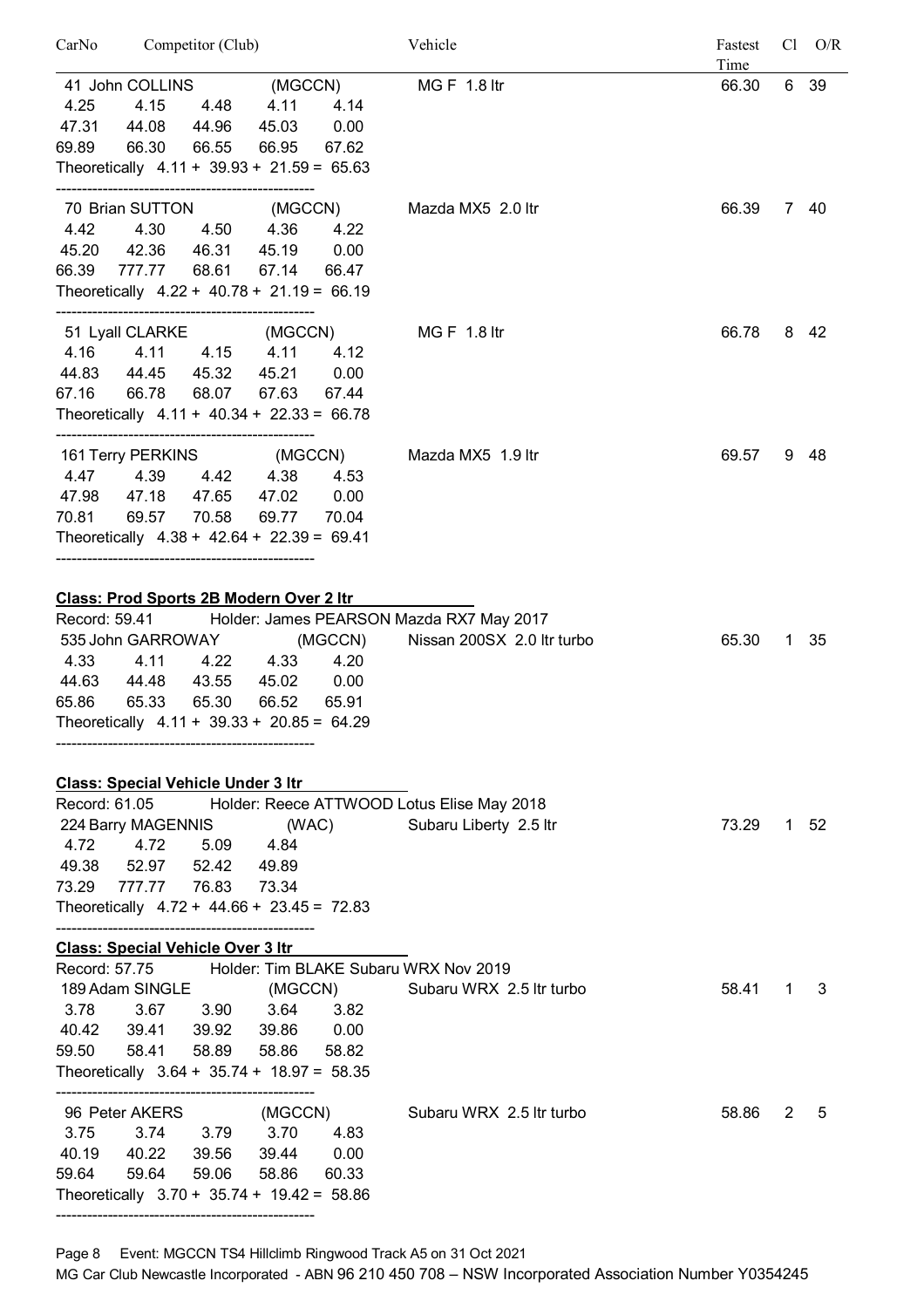| CarNo                  | Competitor (Club)                                                                                                                                                          |                             |                                             |                                  | Vehicle                                                 | Fastest<br>Cl<br>Time |   | O/R            |
|------------------------|----------------------------------------------------------------------------------------------------------------------------------------------------------------------------|-----------------------------|---------------------------------------------|----------------------------------|---------------------------------------------------------|-----------------------|---|----------------|
| 3.67<br>41.02<br>60.67 | 321 Dylan GERRISH (MGCCN)<br>3.65 3.67<br>3.72<br>3.66<br>40.95<br>0.00<br>40.81 40.42<br>60.48<br>60.62<br>60.00<br>59.17<br>Theoretically $3.65 + 36.75 + 19.53 = 59.93$ |                             |                                             |                                  | Ford Focus RS 2.3 ltr turbo                             | 59.17                 | 3 | $\overline{7}$ |
| 3.57<br>40.86<br>60.47 | 62 Kenneth ATKINS<br>3.53<br>41.11<br>60.50<br>Theoretically $3.47 + 37.29 + 19.39 = 60.15$                                                                                | 3.50<br>41.05<br>61.18      | 3.47<br>43.14<br>62.81                      | (MGCCN)<br>3.73<br>0.00<br>60.84 | Subaru WRX 2.0 Itr turbo                                | 60.47                 |   | 4 12           |
| 4.08<br>62.33          | 827 Paul SCOTT<br>42.02  42.79  40.70  40.59  0.00<br>63.29<br>Theoretically $3.39 + 37.01 + 19.88 = 60.28$                                                                | 4.21 3.69<br>60.58          | (RTDC)<br>$3.57$ $3.39$<br>60.50            | 60.59                            | Subaru WRX STi 2.5 ltr turbo                            | 60.50                 |   | 5 13           |
| 3.75<br>42.62<br>63.20 | 555 Troy MORLEY (MGCCN)<br>42.30<br>62.57<br>Theoretically $3.60 + 38.38 + 20.27 = 62.25$<br>------------------------------------                                          | 62.86                       | 3.71 3.64 3.78<br>42.15 42.16 0.00<br>62.47 | 3.60<br>62.19                    | Subaru WRX 2.0 Itr turbo                                | 62.19                 |   | 6 17           |
| 3.96<br>42.82<br>63.39 | 222 Ben JACKSON<br>4.04<br>42.41<br>62.93<br>Theoretically $3.83 + 38.03 + 20.38 = 62.24$                                                                                  | 4.11 3.84<br>42.59<br>63.06 | (MGCCN)<br>41.87<br>62.25                   | 3.83<br>0.00<br>62.20            | Audi A4 1.8 ltr turbo                                   | 62.20                 |   | 7 18           |
| 4.37<br>46.34<br>68.58 | 89 Amanda SINGLE<br>4.39<br>43.22<br>63.77<br>Theoretically $3.83 + 38.83 + 20.48 = 63.14$                                                                                 | 3.87<br>43.25<br>63.73      | 3.83<br>44.02<br>64.66                      | (MGCCN)<br>3.83<br>0.00<br>62.62 | Subaru WRX 2.5 ltr turbo                                | 62.62                 | 8 | -23            |
| 3.94<br>64.80          | 45 Terry LANESBURY<br>3.81<br>43.97 42.38 42.73<br>63.09<br>Theoretically $3.73 + 38.57 + 20.59 = 62.89$<br><b>Class: Junior in Production Vehicle</b>                     | 4.00<br>63.51               | 3.73<br>42.61<br>63.20                      | (MGCCN)<br>4.02<br>0.00<br>62.91 | Subaru WRX 2.0 ltr                                      | 62.91                 |   | 9 24           |
|                        |                                                                                                                                                                            |                             |                                             |                                  | New Record: 64.87 Holder: Thomas ALCHIN (I) Lotus Flise |                       |   |                |

|       |                                              |       |                                                           |       | New Record: 64.87 Holder: Thomas ALCHIN (J) Lotus Elise            |            |  |
|-------|----------------------------------------------|-------|-----------------------------------------------------------|-------|--------------------------------------------------------------------|------------|--|
|       |                                              |       |                                                           |       | Old Record: 65.30 Holder: Harry KEIL (J) Holden Commodore Nov 2019 |            |  |
|       |                                              |       | 17 Thomas ALCHIN (J)      (MGCCN)    Lotus Elise  1.8 ltr |       |                                                                    | 64.87 1 33 |  |
|       | 4.34 4.24                                    |       | 4.08 4.38 4.31                                            |       |                                                                    |            |  |
| 45.70 | 44.20                                        | 44.00 | 44.22                                                     | 0.00  |                                                                    |            |  |
|       | 66.58 65.28 64.87                            |       | 65.00                                                     | 64.92 |                                                                    |            |  |
|       | Theoretically $4.08 + 39.84 + 20.78 = 64.70$ |       |                                                           |       |                                                                    |            |  |
|       |                                              |       |                                                           |       |                                                                    |            |  |